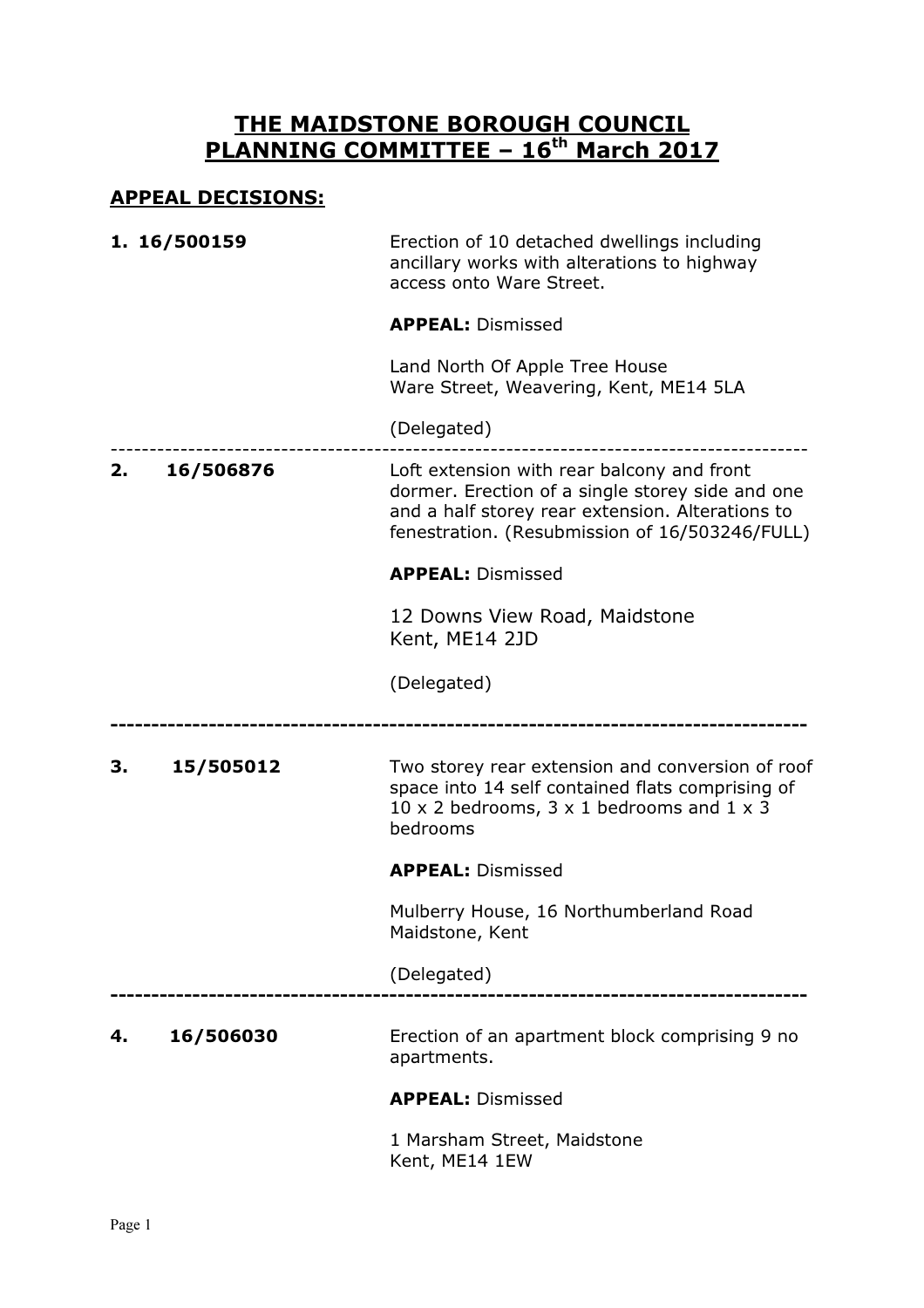|    |           | (Delegated)                                                                                                                                                          |
|----|-----------|----------------------------------------------------------------------------------------------------------------------------------------------------------------------|
| 5. | 15/506552 | Erection of a detached two storey, two bedroom<br>dwelling with associated changes to fenestration<br>and external appearance.                                       |
|    |           | <b>APPEAL: Allowed</b>                                                                                                                                               |
|    |           | Land Rear Of 22 Albert Street, Maidstone<br>Kent, ME14 2RN                                                                                                           |
|    |           | (Committee)                                                                                                                                                          |
| 6. | 16/505888 | Removal of existing roof and dormers to rear,<br>creation of first floor with replacement roof with<br>the insertion of a rooflight and creation of rear<br>balcony. |
|    |           | <b>APPEAL: Allowed</b>                                                                                                                                               |
|    |           | Chalfont, Maidstone Road, Staplehurst<br>Kent                                                                                                                        |
|    |           | (Delegated)                                                                                                                                                          |
| 7. | 16/500805 | TPO application to 1no. Beech Tree - Fell                                                                                                                            |
|    |           | <b>APPEAL: Dismissed</b>                                                                                                                                             |
|    |           | 46 Roseleigh Avenue, Maidstone<br>Kent, ME16 0AS                                                                                                                     |
|    |           | (Delegated)                                                                                                                                                          |
| 8. | 16/505789 | Erection of a new dwelling with associated<br>garden and works to existing dwelling to realign<br>entrance door.                                                     |
|    |           | <b>APPEAL: Allowed</b>                                                                                                                                               |
|    |           | 49 Western Road, Maidstone, Kent, ME16 8NE                                                                                                                           |
|    |           | (Delegated)                                                                                                                                                          |
| 9. | 16/505114 | Erection of 3 no. detached dwellings, associated<br>parking, access and landscaping on the land to<br>the south of Homewell House as shown on                        |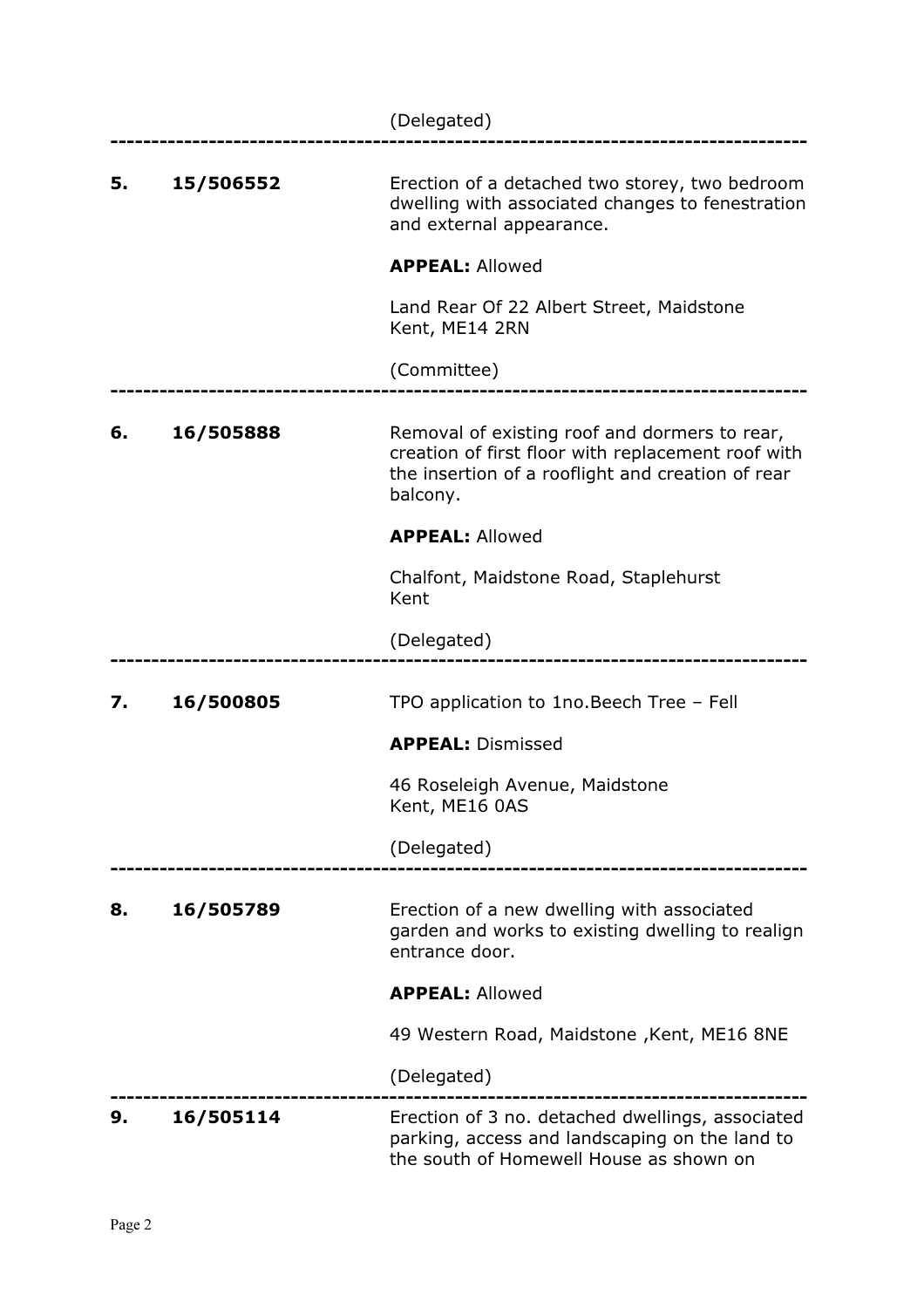|     |           | drawing nos. 16-106-TS06 Rev A, DS/1802/02,<br>DS/1802/1, DS/1802b; received on 15.06.2016.                                                                                                                                       |
|-----|-----------|-----------------------------------------------------------------------------------------------------------------------------------------------------------------------------------------------------------------------------------|
|     |           | <b>APPEAL: Dismissed</b>                                                                                                                                                                                                          |
|     |           | Homewell House, Norton Road, Sutton Valence,<br>Kent, ME17 3LS                                                                                                                                                                    |
|     |           | (Delegated)                                                                                                                                                                                                                       |
| 10. | 15/508298 | Outline application with all matters reserved for<br>the construction of 5no. dwellings with<br>associated parking, access and landscaping<br>works on the land to the south of Shangri-La,<br>Horseshoes Lane, Langley           |
|     |           | <b>APPEAL:</b> Dismissed & Application for award of<br>costs is Refused                                                                                                                                                           |
|     |           | Shangri La, Horseshoes Lane, Langley<br>Kent, ME17 3NA                                                                                                                                                                            |
|     |           | (Committee)                                                                                                                                                                                                                       |
| 11. | 16/504388 | Outline application to use the redundant parking<br>and garden area at the rear of 75/75a College<br>Road for the erection of two detached 3<br>bedroomed houses with parking and gardens to<br>suit (with all matters reserved). |
|     |           | <b>APPEAL:</b> Dismissed & Application for award of<br>costs is Refused                                                                                                                                                           |
|     |           | 75 College Road, Maidstone, Kent, ME15 6TF                                                                                                                                                                                        |
|     |           | (Delegated)                                                                                                                                                                                                                       |
| 12. | 16/505452 | Development of 2no. dwellings                                                                                                                                                                                                     |
|     |           | <b>APPEAL:</b> Dismissed & Application for award of<br>costs is Refused                                                                                                                                                           |
|     |           | The Bungalow, Rose Lane, Lenham Heath<br>Kent, ME17 2JP                                                                                                                                                                           |
|     |           | (Delegated)                                                                                                                                                                                                                       |
| 13. | 15/507195 | Retrospective application for replacement of<br>gypsy mobile home with one single storey<br>detached dwelling.                                                                                                                    |
|     |           |                                                                                                                                                                                                                                   |

APPEAL: Dismissed